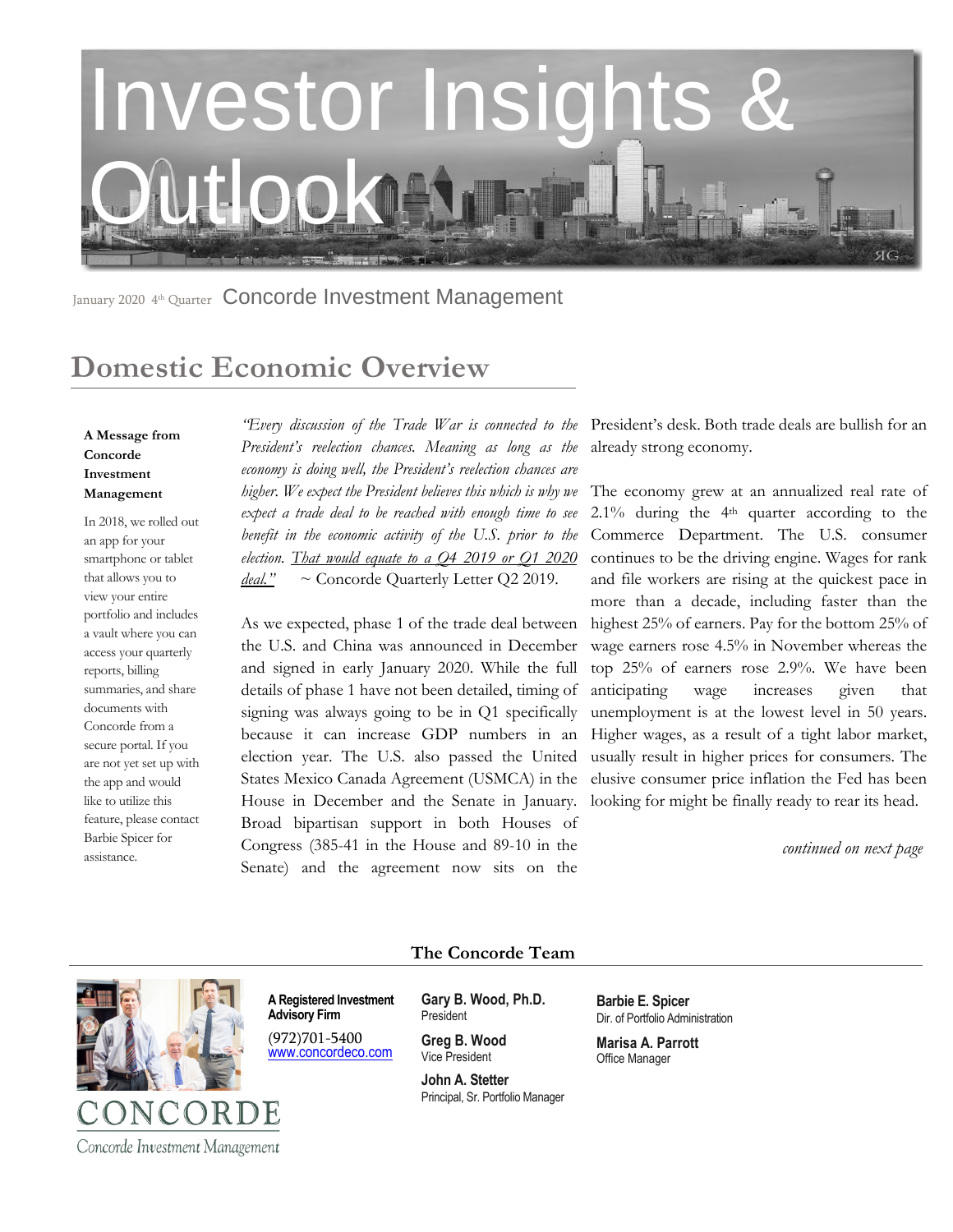# **Domestic Economic Overview (continued)**

growth in the U.S. between now and the end of the year. Even the recession fears that spiked in August of 2019 due to fear of an inverted yield curve have subsided. Consumer strength, business spending on the heels of the China deal and the USMCA, government spending and net imports are all positive and are likely to be accelerating during 2020. As of this writing, the current Administration is talking of another package of tax cuts to pass

There are no immediate domestic headwinds to prior to the election. While we don't have details, further stimulus isn't necessary but pro-growth policies will never be shunned. If we were to discuss a concern it would be the overall debt level of the U.S., state and local governments and the annual deficits that continue to grow, seemingly without sufficient concern by policy makers in Washington. Eventually, it will be time to "pay the piper", but nobody seems to be worried or concerned about the immediate future.

#### **International Economic Overview**

The Conservative Party in the UK secured a landslide victory in December. While Brexit wasn't officially on the ballot box, Conservatives vowed to see it through and Boris Johnson ran on a "get Brexit done" platform. Britain now will leave the EU on 1/31/2020 as Mr. Johnson promised. Economically, the Brits have been preparing for this for 3.5 years so the impact on their economy should be limited. The UK will be free to negotiate new trade agreements and first up will be the U.S. as we are the UK's largest export markets, importing \$121 Billion in goods and services from the UK in 2018.

As mentioned in the Domestic Economy section of this letter, the U.S. and China agreed to Phase 1 of the trade deal in December and signed it in January. Details have still yet to be released but tariffs have been frozen and we expect the Chinese imports of U.S. agricultural products to increase materially. The most important aspect of any agreement with the Chinese will be around forced technology transfer and IP protections. While there was inclusion of stronger Chinese legal protections for patents, trademarks and copyrights, there was not anything "measurable and enforceable" as it

relates to technology transfer. Just Chinese commitments to follow through on previous pledges. Those aspects will be material to Phase 2. Regardless, the initial signing was good news for both the U.S. and Chinese economies, which drive overall global activity. The Chinese must be particularly pleased they got something done in December as January brought about the Coronavirus and fears of an overall slowdown to their economy. Their growth is increasingly driven by consumption and virus fears will have a shortterm negative impact on their economy, especially given it is happening during their New Year on January 25<sup>th</sup>, which is essentially our July 4<sup>th</sup> and Christmas rolled into one holiday.

Looking back over the previous few quarters, global growth had been slowing, driven by trade war realities and fears. Touching on the purchasing managers index, it briefly dipped below 50 as of our last report (signaling contraction) but has since rallied and sits just above 50 as of 12/31/19. All in all, good news on the International stage and removal of the uncertainty of an eminent all-out trade war should favorably impact overall global growth in 2020.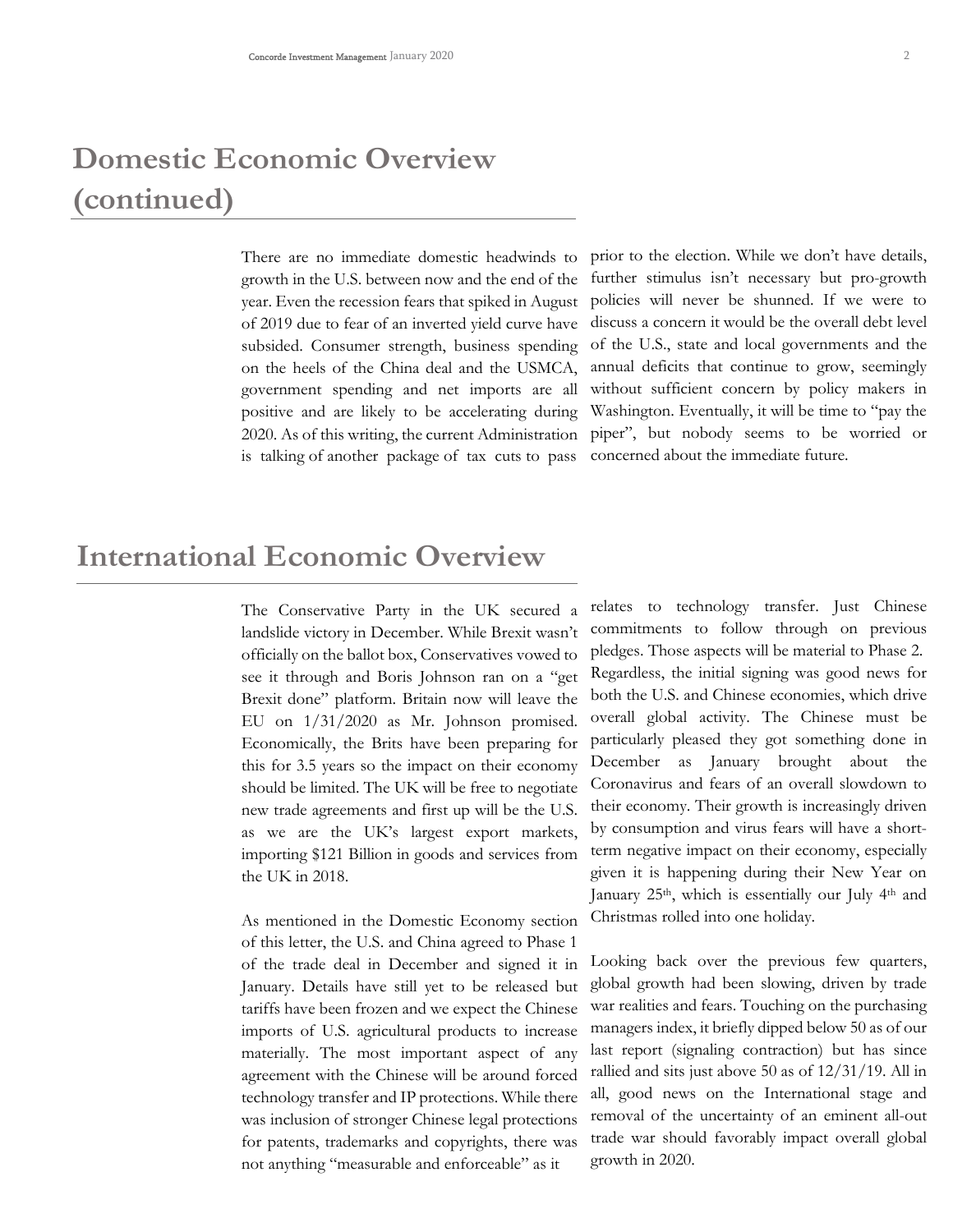### **Fixed Income**

After falling from 3.20% in October 2018 to below 1.50% in early September 2019, the yield on the 10-year U.S. Treasury Note rose gradually during the last quarter of 2019, reaching as high as 1.90%. This modest rise might be the beginning of a response to other fixed income markets that may have significant repercussions. The other markets we refer to are government bonds in primarily developed European countries. Ten-year yields in most of these markets, including Spain, Portugal, the UK, Australia, Germany, France and Italy, rose between a quarter and a half percent in Q4. These are not only significant changes for yields that are mostly mired in negative territory, but the reversal toward 0 and positive yields could prove positive for financial institutions and their local economies. The potential detrimental impact for U.S. fixed income investors and issuers is that part of the support for domestic bonds related simply to yield differential could be waning. This will be worth monitoring not only from a fixed income investing standpoint but also from an equity valuation perspective. As a result of this potential trend and the flat yield curve, we continue to emphasize short-term Treasury issues for our government liquidity investing.

Elsewhere in the domestic credit markets, corporate and municipal markets remain firm as spreads narrowed incrementally in late 2019. Many market strategists believe select below investment grade (junk) corporates represent better value than investment grade. Our current stance is that individual corporate issues in the lower investment grade and higher junk spectrum is the place to look for modest value in today's market with extensive knowledge regarding potential improvements in individual companies the key to value. Within municipals, issuance and net inflows both increased in the last half of the year. We continue to emphasize short term revenue, specific project and redevelopment agency project bonds in the tax-free sector.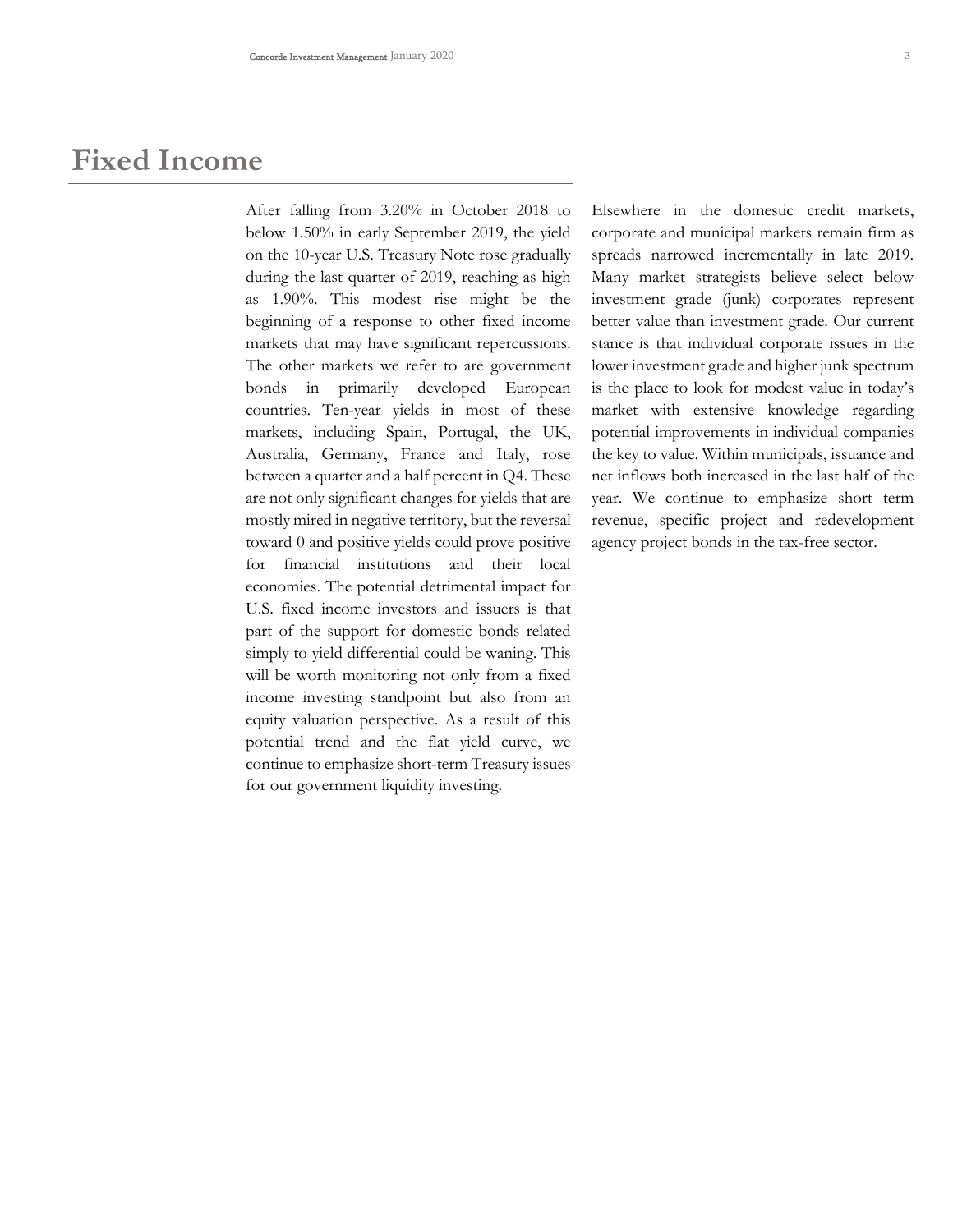### **Equity Markets**

A strong fourth quarter capped a calendar 2019 year performance that more than made up for the very weak last quarter of 2018 and modest negative results for all of 2018. The technology, communication services and financial sectors led this performance, all exceeding 30% returns for the year. All sectors had strong positive performance, with energy the laggard at up 11.8%, despite a strong fourth quarter related to other groups. Growth indices continued to outperform value, although by a lower margin than some recent years. Broad based domestic indices including all capitalizations and styles generated annual returns of between 22% and 36%. Value stocks actually had several short-term periods of outperformance during 2019 that may indicate the potential for a market shift. Regarding valuations and potential future returns, current multiples of earnings and cash flow are reasonably justified at current or even modestly higher interest rates. With multiple expansion unlikely, future longterm returns are likely to be in the range of average earnings and cash flow growth, which will be less than the annualized total returns experienced over the last decade.

Internationally, developed and emerging market indices performed well, recovering from performances that were significantly worse than the U.S. in 2018. Typically more volatile, individual major emerging markets returns varied considerably, ranging in U.S. dollars from up 7.6% in India to up 52.7% in Russia. Valuations in developed markets, particularly Western Europe, are at a large discount to the U.S. Recent analysis shows however, that a large part of the performance lag for international stocks in recent years relates to the sector mix in those indices. For example, non-U.S. markets contain high concentrations in materials, financials and energy (more value oriented) which have performed poorly. The domestic concentrations are currently in technology, health care and communication services (more growth oriented), which have provided a large portion of the recent outperformance. We continue to believe that moderate exposure to internationally based companies is warranted for long term, fundamentally based investors and are maintaining our exposure to those areas.

#### **Important Disclaimers**

This material is for informational purposes only and is an overview of the capital markets and is intended for educational and illustrative purposes only. It is not designed to cover every aspect of the markets and is not intended to be used as a general guide to investing or as a source of any specific investment recommendation. This document does not constitute an offer, solicitation or recommendation to sell or an offer to buy any securities, investment products or investment advisory services or to participate in any trading strategy.